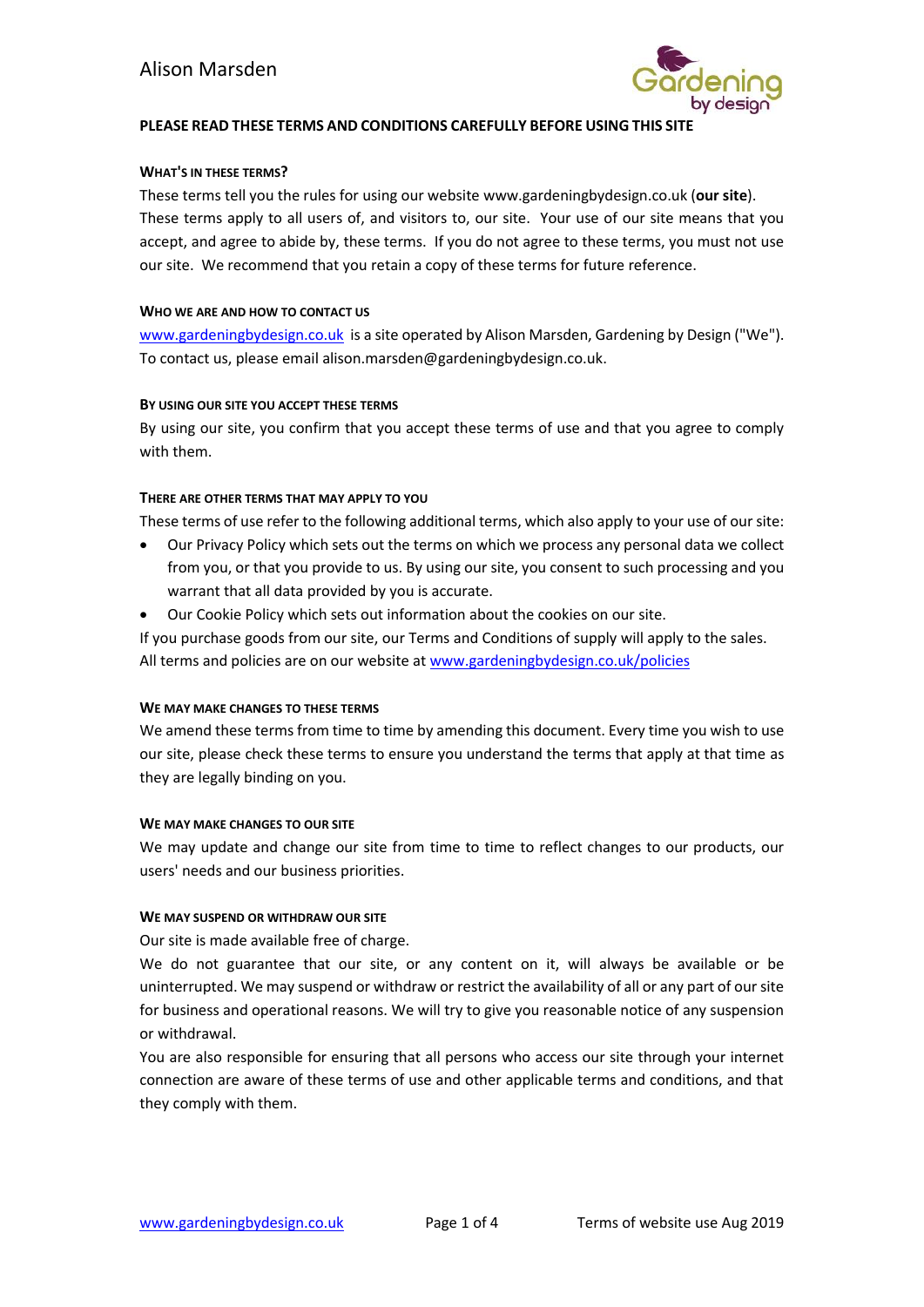# Alison Marsden



# **HOW YOU MAY USE MATERIAL ON OUR SITE**

We are the owner or the licensee of all intellectual property rights in our site, and in the material published on it. Those works are protected by copyright laws and treaties around the world. All such rights are reserved.

You may print off one copy, and may download extracts, of any page(s) from our site for your personal use and you may draw the attention of others within your organisation to content posted on our site. You must not modify the paper or digital copies of any materials you have printed off or downloaded in any way, and you must not use any illustrations, photographs, video or audio sequences or any graphics separately from any accompanying text.

Our status (and that of any identified contributors) as the authors of content on our site must always be acknowledged.

You must not use any part of the content on our site or reproduce, duplicate, copy or re-sell any part of our site for commercial purposes without obtaining a licence to do so from us or our licensors.

If you print off, copy or download any part of our site in breach of these terms of use, your right to use our site will cease immediately and you must, at our option, return or destroy any copies of the materials you have made.

# **ACCEPTABLE USE**

You may use our site only for lawful purposes. You may not use our site:

- In any way that breaches any applicable local, national or international law or regulation.
- In any way that is unlawful or fraudulent, or has any unlawful or fraudulent purpose or effect.
- For the purpose of harming or attempting to harm minors in any way.
- To transmit, or procure the sending of, any unsolicited or unauthorised advertising or promotional material or any other form of similar solicitation (spam).
- To knowingly transmit any data, send or upload any material that contains viruses, Trojan horses, worms, time-bombs, keystroke loggers, spyware, adware or any other harmful programs or similar computer code designed to adversely affect the operation of any computer software or hardware.

You also agree:

- Not to access without authority, interfere with, damage or disrupt:
	- any part of our site;
	- any equipment or network on which our site is stored;
	- any software used in the provision of our site; or
	- any equipment or network or software owned or used by any third party.

#### **SUSPENSION AND TERMINATION**

We will determine, in our discretion, whether there has been a breach of these terms through your use of our site. When a breach of these terms has occurred, we may take such action as we deem appropriate including all or any of the following actions:

- Immediate, temporary or permanent withdrawal of your right to use our site.
- Issue of a warning to you.
- Legal proceedings against you for reimbursement of all costs on an indemnity basis (including, but not limited to, reasonable administrative and legal costs) resulting from the breach.
- Further legal action against you.
- Disclosure of such information to law enforcement authorities as we reasonably feel is necessary.

We exclude liability for actions taken in response to breaches of this acceptable use policy. The responses described in this policy are not limited, and we may take any other action we reasonably deem appropriate.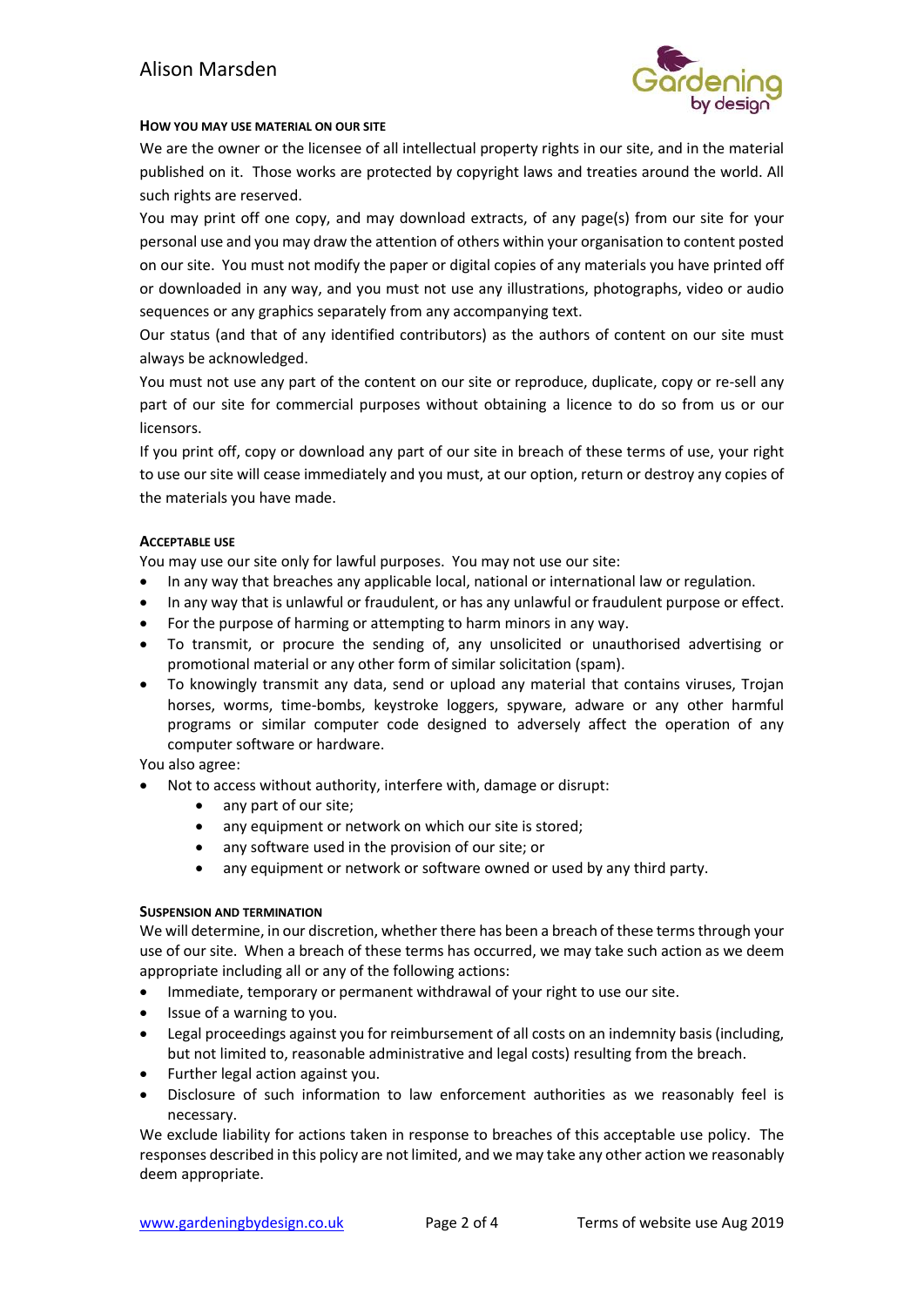

# **DO NOT RELY ON INFORMATION ON THIS SITE**

The content on our site is provided for general information only. It is not advice which is specific to you and we cannot be held responsible for any results, or lack of results. You should consider individual circumstances including climate, soil and situation, before applying it.

Although we make reasonable efforts to update the information on our site, we make no representations, warranties or guarantees, whether express or implied, that the content on our site is accurate, complete or up to date.

# **WE ARE NOT RESPONSIBLE FOR WEBSITES WE LINK TO**

Where our site contains links to other sites and resources provided by third parties, these links are provided for your information only. Such links should not be interpreted as approval by us of those linked websites or information you may obtain from them.

We have no control over the contents of those sites or resources.

# **Whether you are a consumer or a business user**:

• We do not exclude or limit in any way our liability to you where it would be unlawful to do so. Different limitations and exclusions of liability will apply to liability arising as a result of the supply of any products to you, which will be set out in our Terms and conditions of supply at [www.gardeningbydesign.co.uk/policies](http://www.gardeningbydesign.co.uk/policies)

#### **If you are a business user**:

- You agree not to use our site for any commercial or business purposes, and we have no liability to you for any loss of profit, loss of business, business interruption, or loss of business opportunity.
- We exclude all implied conditions, warranties, representations or other terms that may apply to our site or any content on it.
- We will not be liable to you for any loss or damage, whether in contract, tort (including negligence), breach of statutory duty, or otherwise, even if foreseeable, arising under or in connection with:
	- use of, or inability to use, our site; or
	- use of or reliance on any content displayed on our site.
- In particular, we will not be liable for:
	- loss of profits, sales, business, or revenue;
	- business interruption;
	- loss of anticipated savings;
	- loss of business opportunity, goodwill or reputation; or
	- any indirect or consequential loss or damage.

# **If you are a consumer user**:

- Please note that we only provide our site for domestic and private use. You agree not to use our site for any commercial or business purposes, and we have no liability to you for any loss of profit, loss of business, business interruption, or loss of business opportunity.
- If defective digital content that we have supplied, damages a device or digital content belonging to you and this is caused by our failure to use reasonable care and skill, we will either repair the damage or pay you compensation.